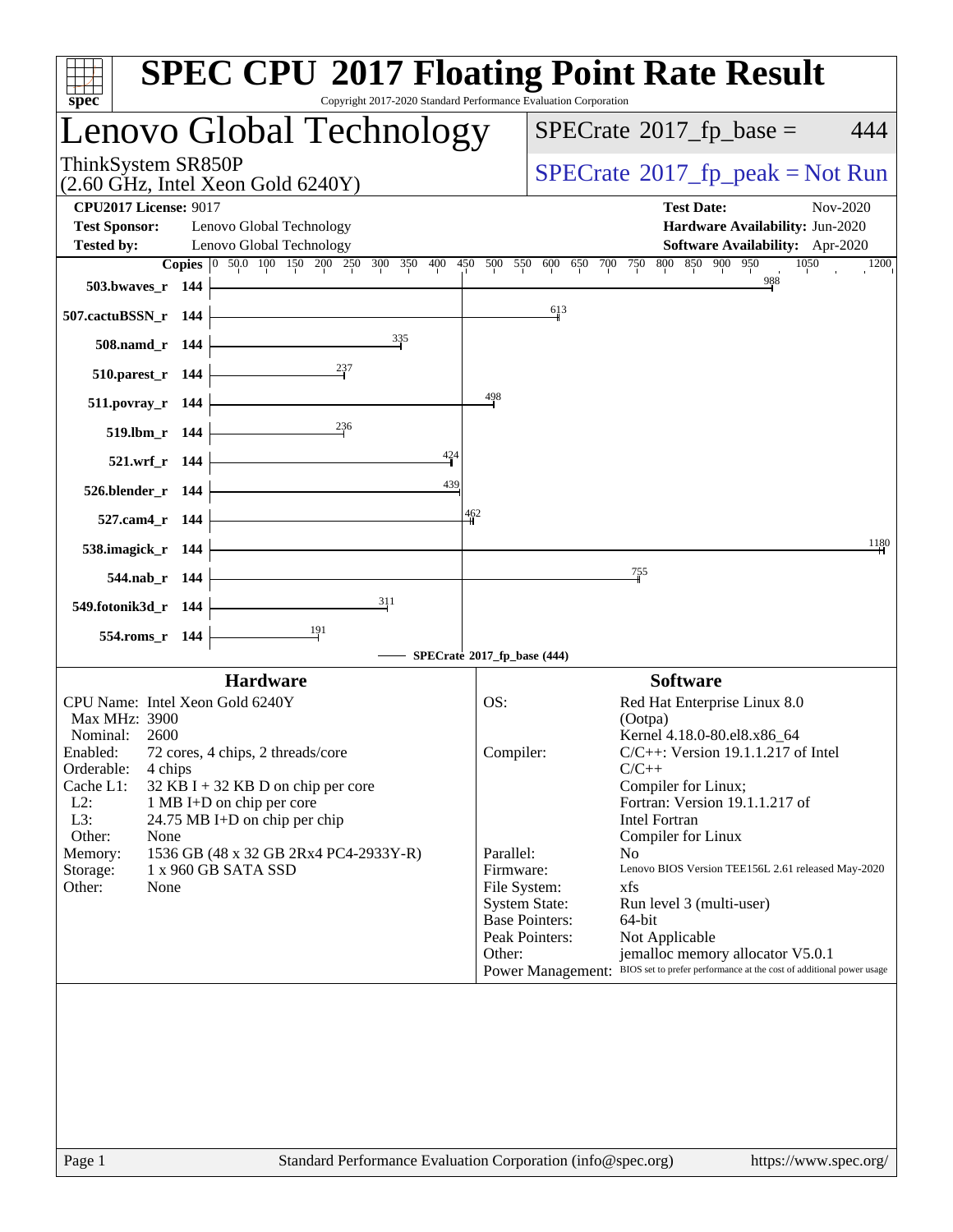

### Lenovo Global Technology

(2.60 GHz, Intel Xeon Gold 6240Y)

ThinkSystem SR850P<br>  $\begin{array}{c}\n\text{SPECTB} \\
\text{SPECTB} \\
\text{SPECTB} \\
\text{SPECTB} \\
\text{SPECTB} \\
\text{SPECTB} \\
\text{SPECTB} \\
\text{SPECTB} \\
\text{SPECTB} \\
\text{SPECTB} \\
\text{SPECTB} \\
\text{SPECTB} \\
\text{SPECTB} \\
\text{SPECTB} \\
\text{SPECTB} \\
\text{SPECTB} \\
\text{SPECTB} \\
\text{SPECTB} \\
\text{SPECTB} \\
\text{SPECTB} \\
\text{SPECTB} \\
\text{SPECTB} \\
\text{SISTB} \\
\text{SISTB} \\$  $SPECTate@2017<sub>fr</sub> base = 444$ 

**[Test Sponsor:](http://www.spec.org/auto/cpu2017/Docs/result-fields.html#TestSponsor)** Lenovo Global Technology **[Hardware Availability:](http://www.spec.org/auto/cpu2017/Docs/result-fields.html#HardwareAvailability)** Jun-2020 **[Tested by:](http://www.spec.org/auto/cpu2017/Docs/result-fields.html#Testedby)** Lenovo Global Technology **[Software Availability:](http://www.spec.org/auto/cpu2017/Docs/result-fields.html#SoftwareAvailability)** Apr-2020

**[CPU2017 License:](http://www.spec.org/auto/cpu2017/Docs/result-fields.html#CPU2017License)** 9017 **[Test Date:](http://www.spec.org/auto/cpu2017/Docs/result-fields.html#TestDate)** Nov-2020

#### **[Results Table](http://www.spec.org/auto/cpu2017/Docs/result-fields.html#ResultsTable)**

| <b>Base</b>                                         |               |                |       | <b>Peak</b>    |       |                           |            |                                                                                          |                |              |                |              |                |              |
|-----------------------------------------------------|---------------|----------------|-------|----------------|-------|---------------------------|------------|------------------------------------------------------------------------------------------|----------------|--------------|----------------|--------------|----------------|--------------|
| <b>Benchmark</b>                                    | <b>Copies</b> | <b>Seconds</b> | Ratio | <b>Seconds</b> | Ratio | <b>Seconds</b>            | Ratio      | <b>Copies</b>                                                                            | <b>Seconds</b> | <b>Ratio</b> | <b>Seconds</b> | <b>Ratio</b> | <b>Seconds</b> | <b>Ratio</b> |
| 503.bwayes_r                                        | 144           | 1463           | 987   | 1462           | 988   | 1461                      | 988        |                                                                                          |                |              |                |              |                |              |
| 507.cactuBSSN r                                     | 144           | 297            | 613   | 297            | 613   | 298                       | 611        |                                                                                          |                |              |                |              |                |              |
| $508$ .namd $r$                                     | 144           | 408            | 335   | 409            | 335   | 407                       | 336        |                                                                                          |                |              |                |              |                |              |
| 510.parest_r                                        | 144           | 1591           | 237   | 1598           | 236   | 1591                      | 237        |                                                                                          |                |              |                |              |                |              |
| 511.povray_r                                        | 144           | 673            | 499   | 675            | 498   | 675                       | 498        |                                                                                          |                |              |                |              |                |              |
| 519.1bm_r                                           | 144           | 643            | 236   | 644            | 236   | 643                       | 236        |                                                                                          |                |              |                |              |                |              |
| $521$ .wrf r                                        | 144           | 762            | 423   | 758            | 426   | 761                       | 424        |                                                                                          |                |              |                |              |                |              |
| 526.blender r                                       | 144           | 500            | 439   | 500            | 439   | 500                       | 439        |                                                                                          |                |              |                |              |                |              |
| $527$ .cam $4r$                                     | 144           | 543            | 464   | 551            | 457   | 545                       | 462        |                                                                                          |                |              |                |              |                |              |
| 538.imagick_r                                       | 144           | 304            | 1180  | 302            | 1180  | 303                       | 1180       |                                                                                          |                |              |                |              |                |              |
| $544$ .nab r                                        | 144           | <u>321</u>     | 755   | 322            | 753   | 321                       | 755        |                                                                                          |                |              |                |              |                |              |
| 549.fotonik3d r                                     | 144           | 1796           | 312   | 1803           | 311   | 1803                      | 311        |                                                                                          |                |              |                |              |                |              |
| $554$ .roms $r$                                     | 144           | 1200           | 191   | 1197           | 191   | <b>1200</b>               | <u>191</u> |                                                                                          |                |              |                |              |                |              |
| $SPECrate^{\circ}2017$ fp base =<br>444             |               |                |       |                |       |                           |            |                                                                                          |                |              |                |              |                |              |
| $SPECrate^{\circ}2017$ _fp_peak =<br><b>Not Run</b> |               |                |       |                |       |                           |            |                                                                                          |                |              |                |              |                |              |
| $\mathbf{m}$ and $\mathbf{m}$                       |               | $\sim$ $\sim$  |       | .              |       | $\mathbf{r}$ $\mathbf{r}$ |            | $-1$ , $-1$ , $-1$ , $-1$ , $-1$ , $-1$ , $-1$ , $-1$ , $-1$ , $-1$ , $-1$ , $-1$ , $-1$ |                |              | $\mathbf{H}$   |              |                |              |

Results appear in the [order in which they were run](http://www.spec.org/auto/cpu2017/Docs/result-fields.html#RunOrder). Bold underlined text [indicates a median measurement.](http://www.spec.org/auto/cpu2017/Docs/result-fields.html#Median)

### **[Compiler Notes](http://www.spec.org/auto/cpu2017/Docs/result-fields.html#CompilerNotes)**

The inconsistent Compiler version information under Compiler Version section is due to a discrepancy in Intel Compiler. The correct version of C/C++ compiler is: Version 19.1.1.217 Build 20200306 Compiler for Linux The correct version of Fortran compiler is: Version 19.1.1.217 Build 20200306 Compiler for Linux

### **[Submit Notes](http://www.spec.org/auto/cpu2017/Docs/result-fields.html#SubmitNotes)**

 The numactl mechanism was used to bind copies to processors. The config file option 'submit' was used to generate numactl commands to bind each copy to a specific processor. For details, please see the config file.

### **[Operating System Notes](http://www.spec.org/auto/cpu2017/Docs/result-fields.html#OperatingSystemNotes)**

Stack size set to unlimited using "ulimit -s unlimited"

### **[Environment Variables Notes](http://www.spec.org/auto/cpu2017/Docs/result-fields.html#EnvironmentVariablesNotes)**

Environment variables set by runcpu before the start of the run: LD\_LIBRARY\_PATH = "/home/cpu2017-1.1.0-ic19.1.1/lib/intel64:/home/cpu2017-1.1.0-ic19.1.1/j e5.0.1-64" MALLOC\_CONF = "retain:true"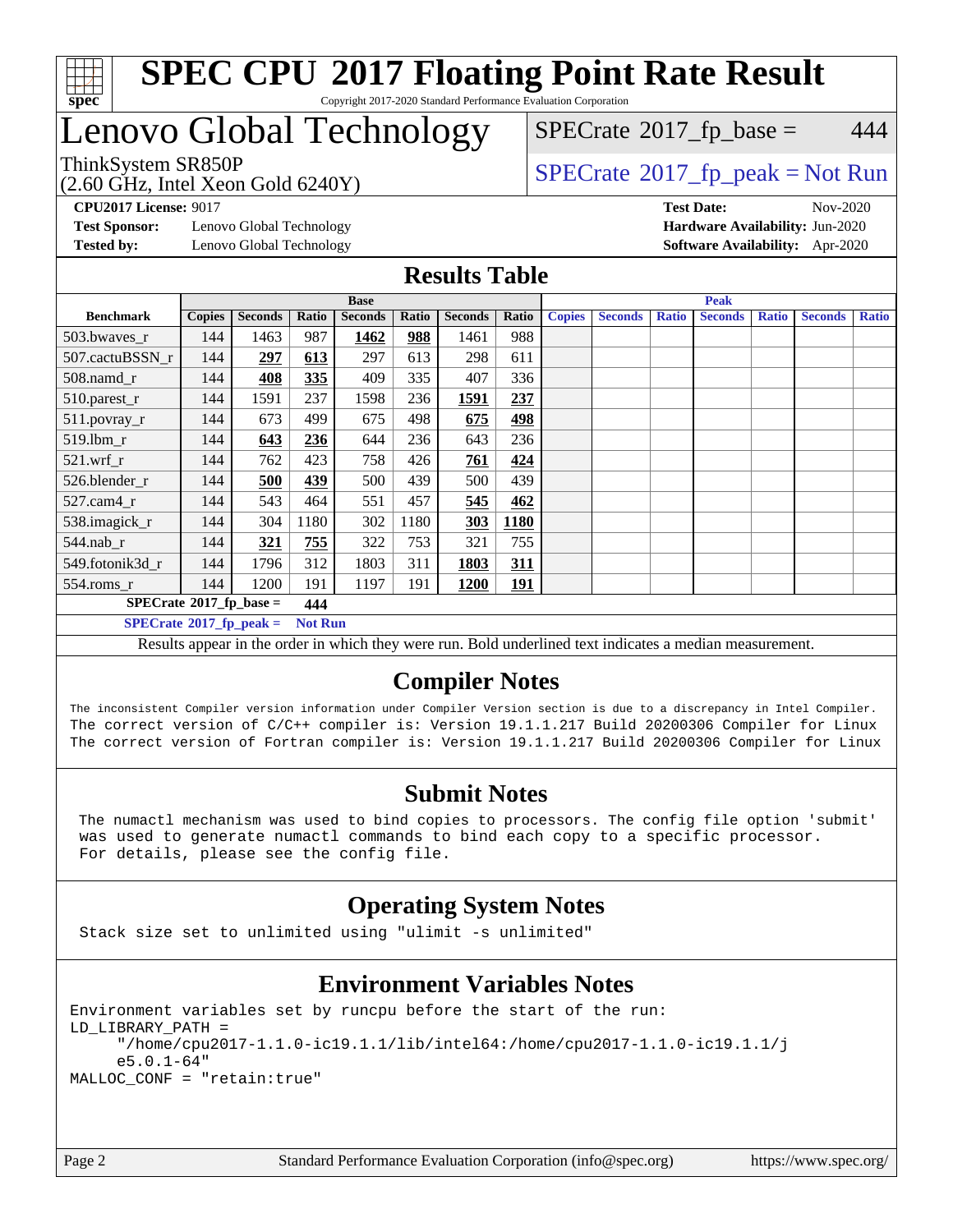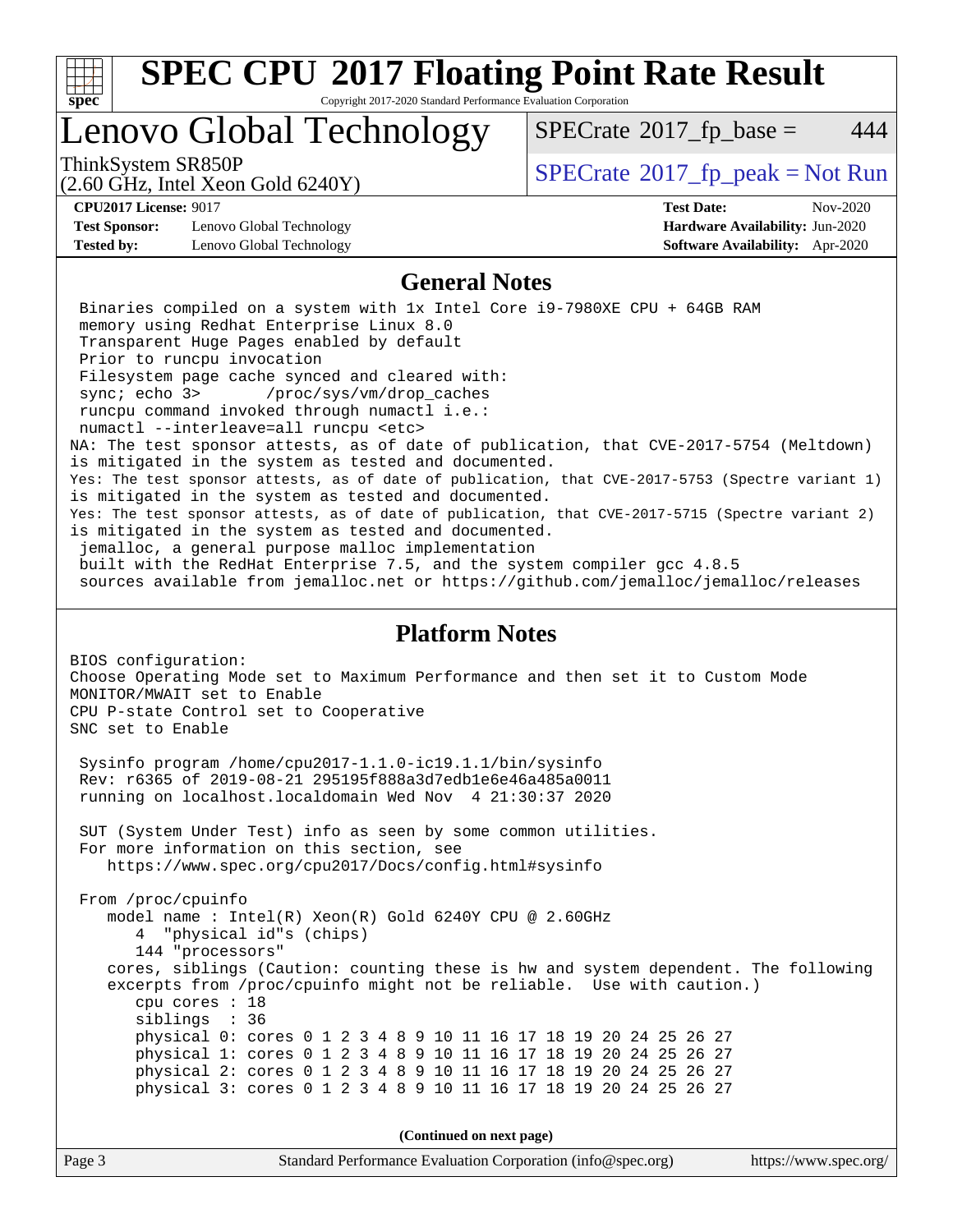

# **[SPEC CPU](http://www.spec.org/auto/cpu2017/Docs/result-fields.html#SPECCPU2017FloatingPointRateResult)[2017 Floating Point Rate Result](http://www.spec.org/auto/cpu2017/Docs/result-fields.html#SPECCPU2017FloatingPointRateResult)**

Copyright 2017-2020 Standard Performance Evaluation Corporation

# Lenovo Global Technology

 $SPECTate@2017_fp\_base = 444$ 

(2.60 GHz, Intel Xeon Gold 6240Y)

ThinkSystem SR850P<br>  $(2.60 \text{ GHz})$  Intel Xeon Gold 6240Y)

**[CPU2017 License:](http://www.spec.org/auto/cpu2017/Docs/result-fields.html#CPU2017License)** 9017 **[Test Date:](http://www.spec.org/auto/cpu2017/Docs/result-fields.html#TestDate)** Nov-2020

**[Test Sponsor:](http://www.spec.org/auto/cpu2017/Docs/result-fields.html#TestSponsor)** Lenovo Global Technology **[Hardware Availability:](http://www.spec.org/auto/cpu2017/Docs/result-fields.html#HardwareAvailability)** Jun-2020 **[Tested by:](http://www.spec.org/auto/cpu2017/Docs/result-fields.html#Testedby)** Lenovo Global Technology **[Software Availability:](http://www.spec.org/auto/cpu2017/Docs/result-fields.html#SoftwareAvailability)** Apr-2020

#### **[Platform Notes \(Continued\)](http://www.spec.org/auto/cpu2017/Docs/result-fields.html#PlatformNotes)**

| From 1scpu:                                    |                                                                                                                                                                        |  |  |  |  |  |
|------------------------------------------------|------------------------------------------------------------------------------------------------------------------------------------------------------------------------|--|--|--|--|--|
| Architecture:                                  | x86 64                                                                                                                                                                 |  |  |  |  |  |
| $CPU$ op-mode( $s$ ):                          | $32$ -bit, $64$ -bit                                                                                                                                                   |  |  |  |  |  |
| Byte Order:                                    | Little Endian                                                                                                                                                          |  |  |  |  |  |
| CPU(s):                                        | 144                                                                                                                                                                    |  |  |  |  |  |
| On-line CPU(s) list: $0-143$                   |                                                                                                                                                                        |  |  |  |  |  |
| Thread( $s$ ) per core:                        | $\overline{2}$                                                                                                                                                         |  |  |  |  |  |
| $Core(s)$ per socket:                          | 18                                                                                                                                                                     |  |  |  |  |  |
| Socket(s):                                     | $\overline{4}$                                                                                                                                                         |  |  |  |  |  |
| NUMA $node(s):$                                | 8                                                                                                                                                                      |  |  |  |  |  |
| Vendor ID:                                     | GenuineIntel                                                                                                                                                           |  |  |  |  |  |
| CPU family:                                    | 6                                                                                                                                                                      |  |  |  |  |  |
| Model:                                         | 85                                                                                                                                                                     |  |  |  |  |  |
| Model name:                                    | $Intel(R) Xeon(R) Gold 6240Y CPU @ 2.60GHz$                                                                                                                            |  |  |  |  |  |
| Stepping:                                      | 7                                                                                                                                                                      |  |  |  |  |  |
| CPU MHz:                                       | 1149.351                                                                                                                                                               |  |  |  |  |  |
| CPU max MHz:                                   | 3900.0000                                                                                                                                                              |  |  |  |  |  |
| CPU min MHz:                                   | 1000.0000                                                                                                                                                              |  |  |  |  |  |
| BogoMIPS:                                      | 5200.00                                                                                                                                                                |  |  |  |  |  |
| Virtualization:                                | $VT - x$                                                                                                                                                               |  |  |  |  |  |
| L1d cache:                                     | 32K                                                                                                                                                                    |  |  |  |  |  |
| Lli cache:                                     | 32K                                                                                                                                                                    |  |  |  |  |  |
| L2 cache:                                      | 1024K                                                                                                                                                                  |  |  |  |  |  |
| L3 cache:                                      | 25344K                                                                                                                                                                 |  |  |  |  |  |
|                                                |                                                                                                                                                                        |  |  |  |  |  |
| NUMA node0 CPU(s):                             | $0-2, 5, 6, 9, 10, 14, 15, 72-74, 77, 78, 81, 82, 86, 87$<br>3, 4, 7, 8, 11-13, 16, 17, 75, 76, 79, 80, 83-85, 88, 89                                                  |  |  |  |  |  |
| NUMA nodel CPU(s):                             |                                                                                                                                                                        |  |  |  |  |  |
| NUMA node2 CPU(s):                             | 18-20, 23, 24, 27, 28, 32, 33, 90-92, 95, 96, 99, 100, 104, 105<br>21, 22, 25, 26, 29-31, 34, 35, 93, 94, 97, 98, 101-103, 106, 107                                    |  |  |  |  |  |
| NUMA $node3$ CPU $(s)$ :<br>NUMA node4 CPU(s): | 36-38, 41, 42, 45, 46, 50, 51, 108-110, 113, 114, 117, 118, 122, 123                                                                                                   |  |  |  |  |  |
| NUMA $node5$ $CPU(s):$                         | 39, 40, 43, 44, 47-49, 52, 53, 111, 112, 115, 116, 119-121, 124, 125                                                                                                   |  |  |  |  |  |
| NUMA node6 CPU(s):                             | 54-56, 59, 60, 63, 64, 68, 69, 126-128, 131, 132, 135, 136, 140, 141                                                                                                   |  |  |  |  |  |
| NUMA $node7$ CPU $(s)$ :                       |                                                                                                                                                                        |  |  |  |  |  |
| Flaqs:                                         | 57, 58, 61, 62, 65-67, 70, 71, 129, 130, 133, 134, 137-139, 142, 143<br>fpu vme de pse tsc msr pae mce cx8 apic sep mtrr pge mca cmov                                  |  |  |  |  |  |
|                                                | pat pse36 clflush dts acpi mmx fxsr sse sse2 ss ht tm pbe syscall nx pdpe1qb rdtscp                                                                                    |  |  |  |  |  |
|                                                | lm constant_tsc art arch_perfmon pebs bts rep_good nopl xtopology nonstop_tsc cpuid                                                                                    |  |  |  |  |  |
|                                                | aperfmperf pni pclmulqdq dtes64 monitor ds_cpl vmx smx est tm2 ssse3 sdbg fma cx16                                                                                     |  |  |  |  |  |
|                                                | xtpr pdcm pcid dca sse4_1 sse4_2 x2apic movbe popcnt tsc_deadline_timer aes xsave                                                                                      |  |  |  |  |  |
|                                                | avx f16c rdrand lahf_lm abm 3dnowprefetch cpuid_fault epb cat_13 cdp_13                                                                                                |  |  |  |  |  |
|                                                | invpcid_single intel_ppin ssbd mba ibrs ibpb stibp ibrs_enhanced tpr_shadow vnmi                                                                                       |  |  |  |  |  |
|                                                |                                                                                                                                                                        |  |  |  |  |  |
|                                                | flexpriority ept vpid fsgsbase tsc_adjust bmil hle avx2 smep bmi2 erms invpcid rtm<br>cqm mpx rdt_a avx512f avx512dq rdseed adx smap clflushopt clwb intel_pt avx512cd |  |  |  |  |  |
|                                                | avx512bw avx512vl xsaveopt xsavec xgetbvl xsaves cqm_llc cqm_occup_llc cqm_mbm_total                                                                                   |  |  |  |  |  |
|                                                | cqm_mbm_local dtherm ida arat pln pts hwp hwp_act_window hwp_epp hwp_pkg_req pku                                                                                       |  |  |  |  |  |
|                                                | ospke avx512_vnni flush_l1d arch_capabilities                                                                                                                          |  |  |  |  |  |
|                                                |                                                                                                                                                                        |  |  |  |  |  |
| /proc/cpuinfo cache data                       |                                                                                                                                                                        |  |  |  |  |  |

**(Continued on next page)**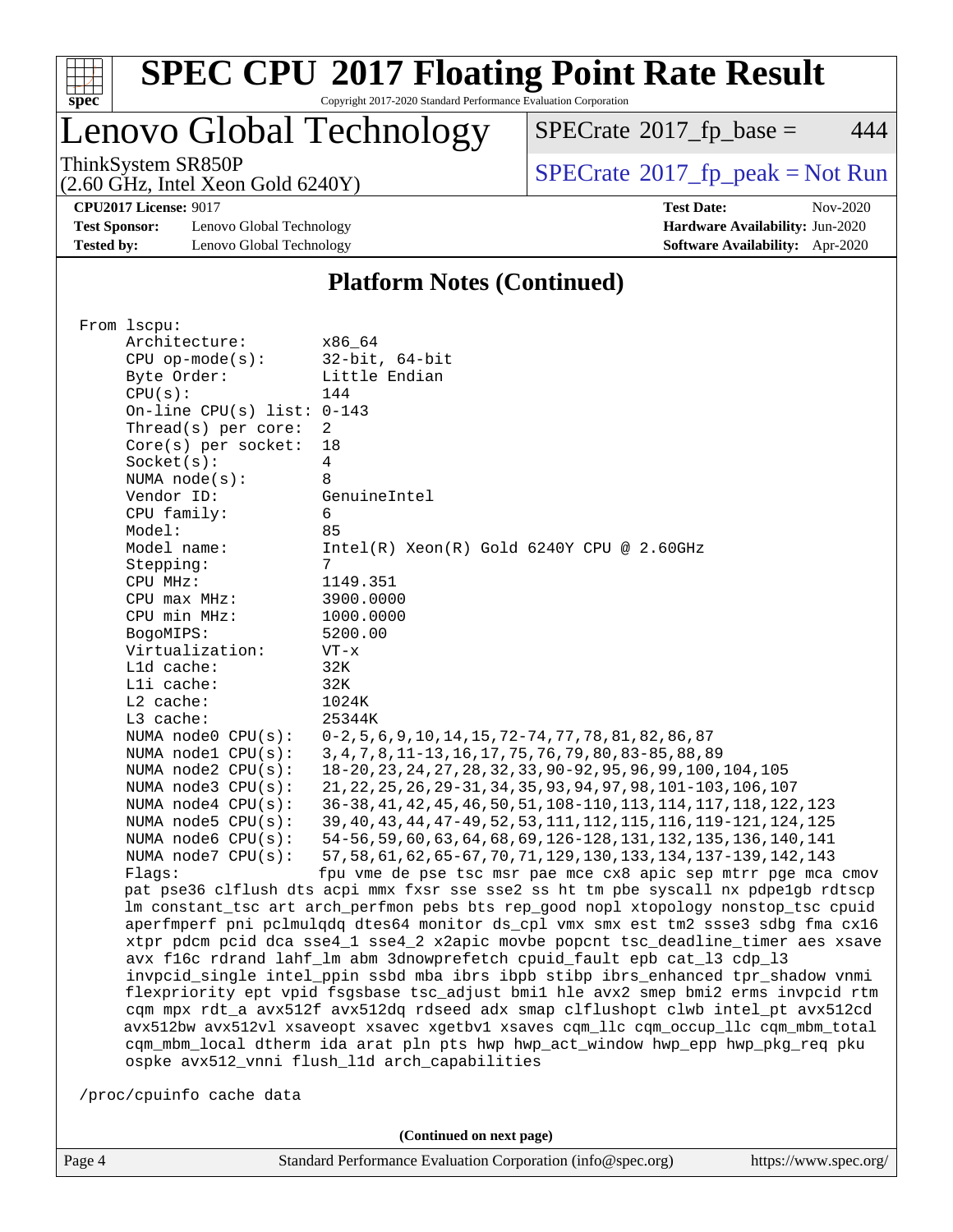

# **[SPEC CPU](http://www.spec.org/auto/cpu2017/Docs/result-fields.html#SPECCPU2017FloatingPointRateResult)[2017 Floating Point Rate Result](http://www.spec.org/auto/cpu2017/Docs/result-fields.html#SPECCPU2017FloatingPointRateResult)**

Copyright 2017-2020 Standard Performance Evaluation Corporation

### Lenovo Global Technology

 $SPECTate@2017<sub>fr</sub> base = 444$ 

ThinkSystem SR850P<br>(2.60 GHz, Intel Xeon Gold 6240V)  $\begin{array}{c} | \text{SPECrate} \textcircled{2017\_fp\_peak} = \text{Not Run} \end{array}$  $\begin{array}{c} | \text{SPECrate} \textcircled{2017\_fp\_peak} = \text{Not Run} \end{array}$  $\begin{array}{c} | \text{SPECrate} \textcircled{2017\_fp\_peak} = \text{Not Run} \end{array}$ 

**[Test Sponsor:](http://www.spec.org/auto/cpu2017/Docs/result-fields.html#TestSponsor)** Lenovo Global Technology **[Hardware Availability:](http://www.spec.org/auto/cpu2017/Docs/result-fields.html#HardwareAvailability)** Jun-2020 **[Tested by:](http://www.spec.org/auto/cpu2017/Docs/result-fields.html#Testedby)** Lenovo Global Technology **[Software Availability:](http://www.spec.org/auto/cpu2017/Docs/result-fields.html#SoftwareAvailability)** Apr-2020

(2.60 GHz, Intel Xeon Gold 6240Y)

**[CPU2017 License:](http://www.spec.org/auto/cpu2017/Docs/result-fields.html#CPU2017License)** 9017 **[Test Date:](http://www.spec.org/auto/cpu2017/Docs/result-fields.html#TestDate)** Nov-2020

#### **[Platform Notes \(Continued\)](http://www.spec.org/auto/cpu2017/Docs/result-fields.html#PlatformNotes)**

cache size : 25344 KB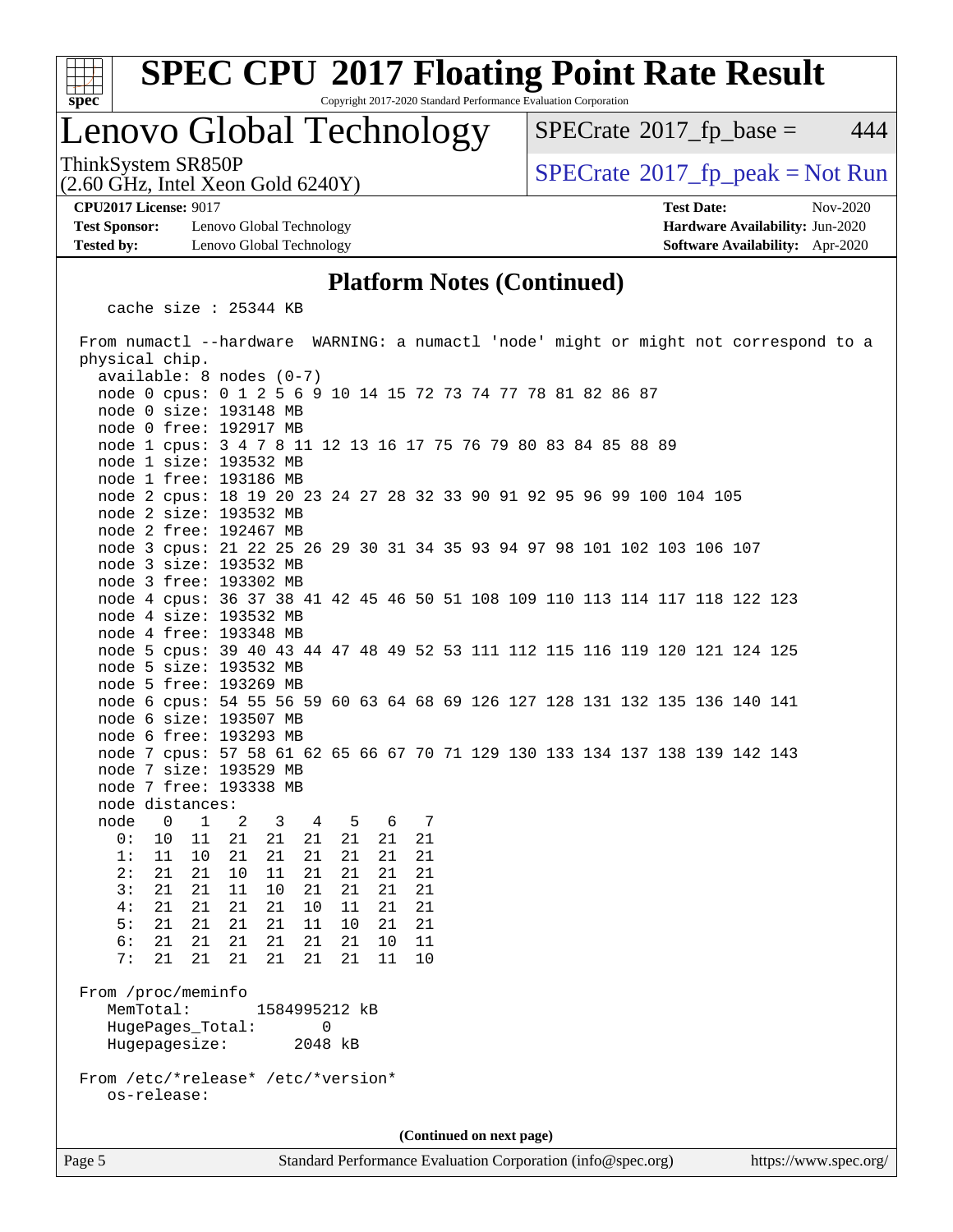

Lenovo Global Technology

 $SPECTate$ <sup>®</sup>[2017\\_fp\\_base =](http://www.spec.org/auto/cpu2017/Docs/result-fields.html#SPECrate2017fpbase) 444

(2.60 GHz, Intel Xeon Gold 6240Y)

ThinkSystem SR850P<br>  $SPECTI<sub>2</sub> Intel Y<sub>0</sub> = Col4 6240Y$ <br>  $SPECTI<sub>3</sub> Intel Y<sub>0</sub> = Col4 6240Y$ 

**[Test Sponsor:](http://www.spec.org/auto/cpu2017/Docs/result-fields.html#TestSponsor)** Lenovo Global Technology **[Hardware Availability:](http://www.spec.org/auto/cpu2017/Docs/result-fields.html#HardwareAvailability)** Jun-2020 **[Tested by:](http://www.spec.org/auto/cpu2017/Docs/result-fields.html#Testedby)** Lenovo Global Technology **[Software Availability:](http://www.spec.org/auto/cpu2017/Docs/result-fields.html#SoftwareAvailability)** Apr-2020

**[CPU2017 License:](http://www.spec.org/auto/cpu2017/Docs/result-fields.html#CPU2017License)** 9017 **[Test Date:](http://www.spec.org/auto/cpu2017/Docs/result-fields.html#TestDate)** Nov-2020

#### **[Platform Notes \(Continued\)](http://www.spec.org/auto/cpu2017/Docs/result-fields.html#PlatformNotes)**

 NAME="Red Hat Enterprise Linux" VERSION="8.0 (Ootpa)" ID="rhel" ID\_LIKE="fedora" VERSION\_ID="8.0" PLATFORM\_ID="platform:el8" PRETTY\_NAME="Red Hat Enterprise Linux 8.0 (Ootpa)" ANSI\_COLOR="0;31" redhat-release: Red Hat Enterprise Linux release 8.0 (Ootpa) system-release: Red Hat Enterprise Linux release 8.0 (Ootpa) system-release-cpe: cpe:/o:redhat:enterprise\_linux:8.0:ga uname -a: Linux localhost.localdomain 4.18.0-80.el8.x86\_64 #1 SMP Wed Mar 13 12:02:46 UTC 2019 x86\_64 x86\_64 x86\_64 GNU/Linux Kernel self-reported vulnerability status: CVE-2018-3620 (L1 Terminal Fault): Not affected<br>Microarchitectural Data Sampling: No status reported Microarchitectural Data Sampling: CVE-2017-5754 (Meltdown): Not affected CVE-2018-3639 (Speculative Store Bypass): Mitigation: Speculative Store Bypass disabled via prctl and seccomp CVE-2017-5753 (Spectre variant 1): Mitigation: \_\_user pointer sanitization CVE-2017-5715 (Spectre variant 2): Mitigation: Enhanced IBRS, IBPB: conditional, RSB filling run-level 3 Nov 4 21:28 SPEC is set to: /home/cpu2017-1.1.0-ic19.1.1 Filesystem Type Size Used Avail Use% Mounted on /dev/sda4 xfs 839G 22G 817G 3% /home From /sys/devices/virtual/dmi/id BIOS: Lenovo -[TEE156L-2.61]- 05/20/2020 Vendor: Lenovo Product: ThinkSystem SR850P -[7D2HCTO1WW]- Product Family: ThinkSystem Serial: 1234567890 Additional information from dmidecode follows. WARNING: Use caution when you interpret this section. The 'dmidecode' program reads system data which is "intended to allow hardware to be accurately determined", but the intent may not be met, as there are frequent changes to hardware, firmware, and the "DMTF SMBIOS" standard. Memory: 48x Samsung M393A4K40CB2-CVF 32 GB 2 rank 2933

**(Continued on next page)**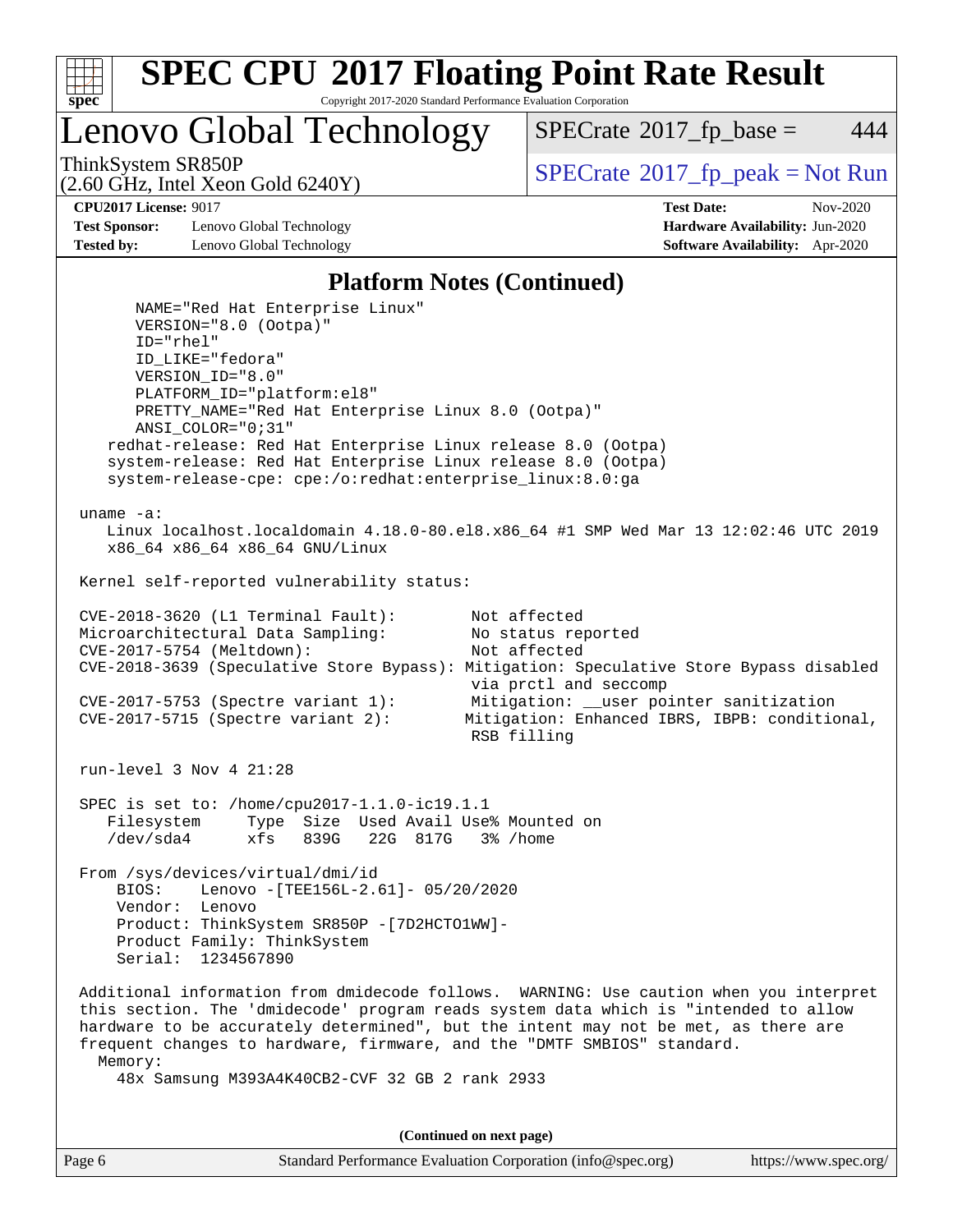

# **[SPEC CPU](http://www.spec.org/auto/cpu2017/Docs/result-fields.html#SPECCPU2017FloatingPointRateResult)[2017 Floating Point Rate Result](http://www.spec.org/auto/cpu2017/Docs/result-fields.html#SPECCPU2017FloatingPointRateResult)**

Copyright 2017-2020 Standard Performance Evaluation Corporation

### Lenovo Global Technology

 $SPECTate@2017_fp\_base = 444$ 

(2.60 GHz, Intel Xeon Gold 6240Y)

ThinkSystem SR850P<br>  $(2.60 \text{ GHz})$  Intel Xeon Gold 6240Y)

**[Test Sponsor:](http://www.spec.org/auto/cpu2017/Docs/result-fields.html#TestSponsor)** Lenovo Global Technology **[Hardware Availability:](http://www.spec.org/auto/cpu2017/Docs/result-fields.html#HardwareAvailability)** Jun-2020 **[Tested by:](http://www.spec.org/auto/cpu2017/Docs/result-fields.html#Testedby)** Lenovo Global Technology **[Software Availability:](http://www.spec.org/auto/cpu2017/Docs/result-fields.html#SoftwareAvailability)** Apr-2020

**[CPU2017 License:](http://www.spec.org/auto/cpu2017/Docs/result-fields.html#CPU2017License)** 9017 **[Test Date:](http://www.spec.org/auto/cpu2017/Docs/result-fields.html#TestDate)** Nov-2020

#### **[Platform Notes \(Continued\)](http://www.spec.org/auto/cpu2017/Docs/result-fields.html#PlatformNotes)**

(End of data from sysinfo program)

### **[Compiler Version Notes](http://www.spec.org/auto/cpu2017/Docs/result-fields.html#CompilerVersionNotes)**

| ======================<br>C                                                                                                                                                                                                                                                               | ===============<br>===================<br>  519.1bm_r(base) 538.imagick_r(base) 544.nab_r(base)                                                    |                       |  |  |  |
|-------------------------------------------------------------------------------------------------------------------------------------------------------------------------------------------------------------------------------------------------------------------------------------------|----------------------------------------------------------------------------------------------------------------------------------------------------|-----------------------|--|--|--|
| NextGen Build 20200304                                                                                                                                                                                                                                                                    | Intel(R) C Compiler for applications running on $Intel(R)$ 64, Version 2021.1<br>Copyright (C) 1985-2020 Intel Corporation. All rights reserved.   |                       |  |  |  |
|                                                                                                                                                                                                                                                                                           |                                                                                                                                                    |                       |  |  |  |
| $C++$                                                                                                                                                                                                                                                                                     | $\vert$ 508.namd_r(base) 510.parest_r(base)                                                                                                        |                       |  |  |  |
| NextGen Build 20200304                                                                                                                                                                                                                                                                    | Intel(R) $C++$ Compiler for applications running on Intel(R) 64, Version 2021.1<br>Copyright (C) 1985-2020 Intel Corporation. All rights reserved. |                       |  |  |  |
|                                                                                                                                                                                                                                                                                           | 511.povray_r(base) 526.blender_r(base)                                                                                                             |                       |  |  |  |
| $C++$ , $C$                                                                                                                                                                                                                                                                               |                                                                                                                                                    |                       |  |  |  |
| Intel(R) C++ Compiler for applications running on Intel(R) $64$ , Version 2021.1<br>NextGen Build 20200304<br>Copyright (C) 1985-2020 Intel Corporation. All rights reserved.<br>Intel(R) C Compiler for applications running on $Intel(R) 64$ , Version 2021.1<br>NextGen Build 20200304 |                                                                                                                                                    |                       |  |  |  |
|                                                                                                                                                                                                                                                                                           | Copyright (C) 1985-2020 Intel Corporation. All rights reserved.                                                                                    |                       |  |  |  |
|                                                                                                                                                                                                                                                                                           |                                                                                                                                                    |                       |  |  |  |
|                                                                                                                                                                                                                                                                                           | $C++$ , C, Fortran   507.cactuBSSN_r(base)                                                                                                         |                       |  |  |  |
| NextGen Build 20200304                                                                                                                                                                                                                                                                    | Intel(R) $C++$ Compiler for applications running on Intel(R) 64, Version 2021.1<br>Copyright (C) 1985-2020 Intel Corporation. All rights reserved. |                       |  |  |  |
| NextGen Build 20200304                                                                                                                                                                                                                                                                    | Intel(R) C Compiler for applications running on $Intel(R) 64$ , Version 2021.1                                                                     |                       |  |  |  |
| Copyright (C) 1985-2020 Intel Corporation. All rights reserved.<br>$Intel(R)$ Fortran Intel(R) 64 Compiler for applications running on Intel(R)<br>64, Version 19.1.1.217 Build 20200306                                                                                                  |                                                                                                                                                    |                       |  |  |  |
|                                                                                                                                                                                                                                                                                           | Copyright (C) 1985-2020 Intel Corporation. All rights reserved.                                                                                    |                       |  |  |  |
|                                                                                                                                                                                                                                                                                           |                                                                                                                                                    |                       |  |  |  |
| (Continued on next page)                                                                                                                                                                                                                                                                  |                                                                                                                                                    |                       |  |  |  |
| Page 7                                                                                                                                                                                                                                                                                    | Standard Performance Evaluation Corporation (info@spec.org)                                                                                        | https://www.spec.org/ |  |  |  |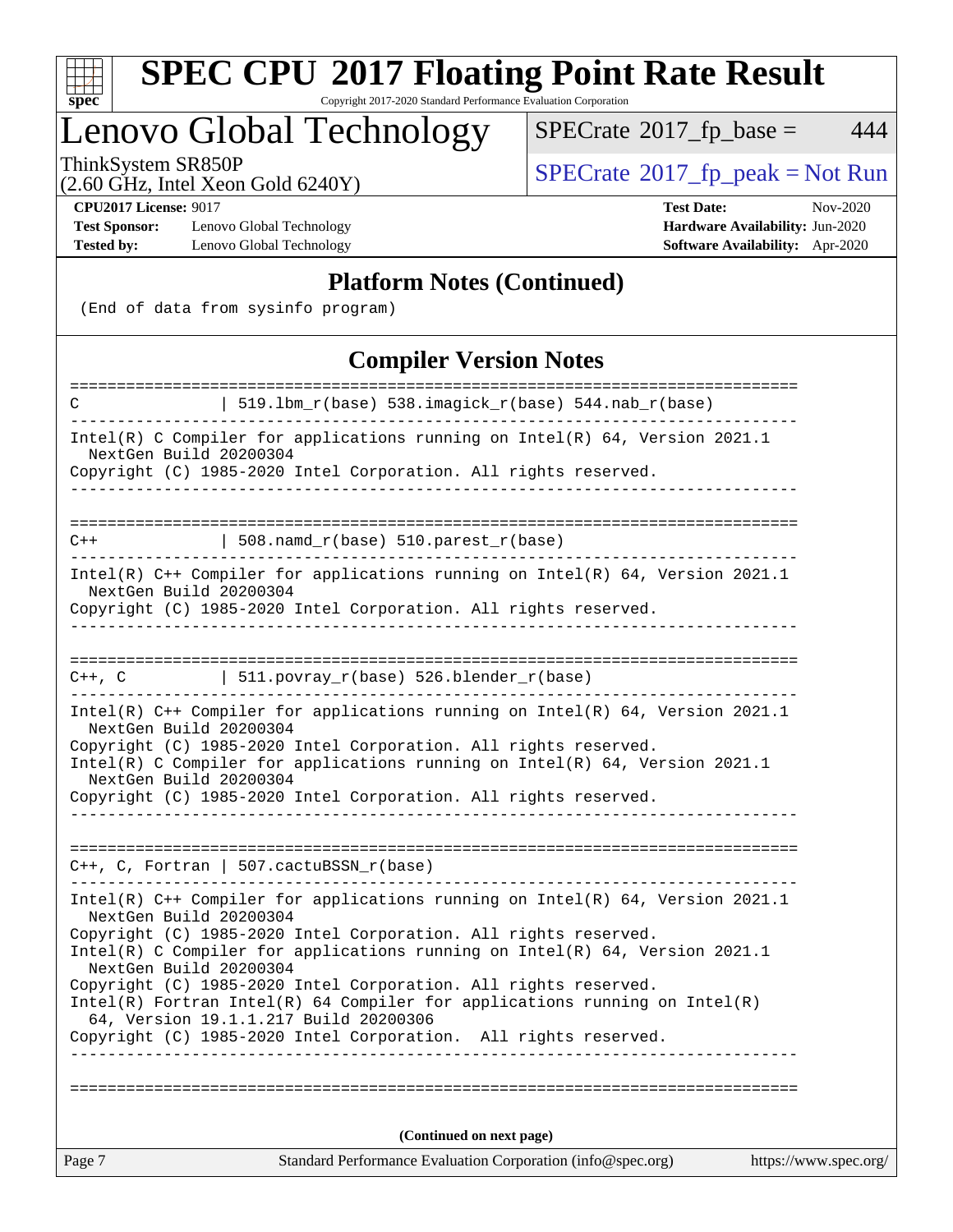

### Lenovo Global Technology

 $SPECTate@2017_fp\_base = 444$ 

(2.60 GHz, Intel Xeon Gold 6240Y)

ThinkSystem SR850P<br>  $\begin{array}{c}\n\text{SPECrate} \textcirc 2017\_fp\_peak = Not Run \\
\text{SPECrate} \textcirc 2017\_fp\_peak = Not Run\n\end{array}$  $\begin{array}{c}\n\text{SPECrate} \textcirc 2017\_fp\_peak = Not Run \\
\text{SPECrate} \textcirc 2017\_fp\_peak = Not Run\n\end{array}$  $\begin{array}{c}\n\text{SPECrate} \textcirc 2017\_fp\_peak = Not Run \\
\text{SPECrate} \textcirc 2017\_fp\_peak = Not Run\n\end{array}$ 

**[Test Sponsor:](http://www.spec.org/auto/cpu2017/Docs/result-fields.html#TestSponsor)** Lenovo Global Technology **[Hardware Availability:](http://www.spec.org/auto/cpu2017/Docs/result-fields.html#HardwareAvailability)** Jun-2020 **[Tested by:](http://www.spec.org/auto/cpu2017/Docs/result-fields.html#Testedby)** Lenovo Global Technology **[Software Availability:](http://www.spec.org/auto/cpu2017/Docs/result-fields.html#SoftwareAvailability)** Apr-2020

**[CPU2017 License:](http://www.spec.org/auto/cpu2017/Docs/result-fields.html#CPU2017License)** 9017 **[Test Date:](http://www.spec.org/auto/cpu2017/Docs/result-fields.html#TestDate)** Nov-2020

### **[Compiler Version Notes \(Continued\)](http://www.spec.org/auto/cpu2017/Docs/result-fields.html#CompilerVersionNotes)**

| Fortran                | 503.bwayes $r(base)$ 549.fotonik3d $r(base)$ 554.roms $r(base)$                                                                                                                                                                                                                                                                             |
|------------------------|---------------------------------------------------------------------------------------------------------------------------------------------------------------------------------------------------------------------------------------------------------------------------------------------------------------------------------------------|
|                        | Intel(R) Fortran Intel(R) 64 Compiler for applications running on Intel(R)<br>64, Version 19.1.1.217 Build 20200306<br>Copyright (C) 1985-2020 Intel Corporation. All rights reserved.                                                                                                                                                      |
|                        | Fortran, C $\vert$ 521.wrf_r(base) 527.cam4_r(base)                                                                                                                                                                                                                                                                                         |
| NextGen Build 20200304 | Intel(R) Fortran Intel(R) 64 Compiler for applications running on Intel(R)<br>64, Version 19.1.1.217 Build 20200306<br>Copyright (C) 1985-2020 Intel Corporation. All rights reserved.<br>Intel(R) C Compiler for applications running on Intel(R) $64$ , Version 2021.1<br>Copyright (C) 1985-2020 Intel Corporation. All rights reserved. |

**[Base Compiler Invocation](http://www.spec.org/auto/cpu2017/Docs/result-fields.html#BaseCompilerInvocation)**

[C benchmarks](http://www.spec.org/auto/cpu2017/Docs/result-fields.html#Cbenchmarks): [icc](http://www.spec.org/cpu2017/results/res2020q4/cpu2017-20201109-24370.flags.html#user_CCbase_intel_icc_66fc1ee009f7361af1fbd72ca7dcefbb700085f36577c54f309893dd4ec40d12360134090235512931783d35fd58c0460139e722d5067c5574d8eaf2b3e37e92)

[C++ benchmarks:](http://www.spec.org/auto/cpu2017/Docs/result-fields.html#CXXbenchmarks) [icpc](http://www.spec.org/cpu2017/results/res2020q4/cpu2017-20201109-24370.flags.html#user_CXXbase_intel_icpc_c510b6838c7f56d33e37e94d029a35b4a7bccf4766a728ee175e80a419847e808290a9b78be685c44ab727ea267ec2f070ec5dc83b407c0218cded6866a35d07)

[Fortran benchmarks](http://www.spec.org/auto/cpu2017/Docs/result-fields.html#Fortranbenchmarks): [ifort](http://www.spec.org/cpu2017/results/res2020q4/cpu2017-20201109-24370.flags.html#user_FCbase_intel_ifort_8111460550e3ca792625aed983ce982f94888b8b503583aa7ba2b8303487b4d8a21a13e7191a45c5fd58ff318f48f9492884d4413fa793fd88dd292cad7027ca)

[Benchmarks using both Fortran and C](http://www.spec.org/auto/cpu2017/Docs/result-fields.html#BenchmarksusingbothFortranandC): [ifort](http://www.spec.org/cpu2017/results/res2020q4/cpu2017-20201109-24370.flags.html#user_CC_FCbase_intel_ifort_8111460550e3ca792625aed983ce982f94888b8b503583aa7ba2b8303487b4d8a21a13e7191a45c5fd58ff318f48f9492884d4413fa793fd88dd292cad7027ca) [icc](http://www.spec.org/cpu2017/results/res2020q4/cpu2017-20201109-24370.flags.html#user_CC_FCbase_intel_icc_66fc1ee009f7361af1fbd72ca7dcefbb700085f36577c54f309893dd4ec40d12360134090235512931783d35fd58c0460139e722d5067c5574d8eaf2b3e37e92)

[Benchmarks using both C and C++](http://www.spec.org/auto/cpu2017/Docs/result-fields.html#BenchmarksusingbothCandCXX): [icpc](http://www.spec.org/cpu2017/results/res2020q4/cpu2017-20201109-24370.flags.html#user_CC_CXXbase_intel_icpc_c510b6838c7f56d33e37e94d029a35b4a7bccf4766a728ee175e80a419847e808290a9b78be685c44ab727ea267ec2f070ec5dc83b407c0218cded6866a35d07) [icc](http://www.spec.org/cpu2017/results/res2020q4/cpu2017-20201109-24370.flags.html#user_CC_CXXbase_intel_icc_66fc1ee009f7361af1fbd72ca7dcefbb700085f36577c54f309893dd4ec40d12360134090235512931783d35fd58c0460139e722d5067c5574d8eaf2b3e37e92)

[Benchmarks using Fortran, C, and C++:](http://www.spec.org/auto/cpu2017/Docs/result-fields.html#BenchmarksusingFortranCandCXX) [icpc](http://www.spec.org/cpu2017/results/res2020q4/cpu2017-20201109-24370.flags.html#user_CC_CXX_FCbase_intel_icpc_c510b6838c7f56d33e37e94d029a35b4a7bccf4766a728ee175e80a419847e808290a9b78be685c44ab727ea267ec2f070ec5dc83b407c0218cded6866a35d07) [icc](http://www.spec.org/cpu2017/results/res2020q4/cpu2017-20201109-24370.flags.html#user_CC_CXX_FCbase_intel_icc_66fc1ee009f7361af1fbd72ca7dcefbb700085f36577c54f309893dd4ec40d12360134090235512931783d35fd58c0460139e722d5067c5574d8eaf2b3e37e92) [ifort](http://www.spec.org/cpu2017/results/res2020q4/cpu2017-20201109-24370.flags.html#user_CC_CXX_FCbase_intel_ifort_8111460550e3ca792625aed983ce982f94888b8b503583aa7ba2b8303487b4d8a21a13e7191a45c5fd58ff318f48f9492884d4413fa793fd88dd292cad7027ca)

### **[Base Portability Flags](http://www.spec.org/auto/cpu2017/Docs/result-fields.html#BasePortabilityFlags)**

 503.bwaves\_r: [-DSPEC\\_LP64](http://www.spec.org/cpu2017/results/res2020q4/cpu2017-20201109-24370.flags.html#suite_basePORTABILITY503_bwaves_r_DSPEC_LP64) 507.cactuBSSN\_r: [-DSPEC\\_LP64](http://www.spec.org/cpu2017/results/res2020q4/cpu2017-20201109-24370.flags.html#suite_basePORTABILITY507_cactuBSSN_r_DSPEC_LP64) 508.namd\_r: [-DSPEC\\_LP64](http://www.spec.org/cpu2017/results/res2020q4/cpu2017-20201109-24370.flags.html#suite_basePORTABILITY508_namd_r_DSPEC_LP64)

**(Continued on next page)**

Page 8 Standard Performance Evaluation Corporation [\(info@spec.org\)](mailto:info@spec.org) <https://www.spec.org/>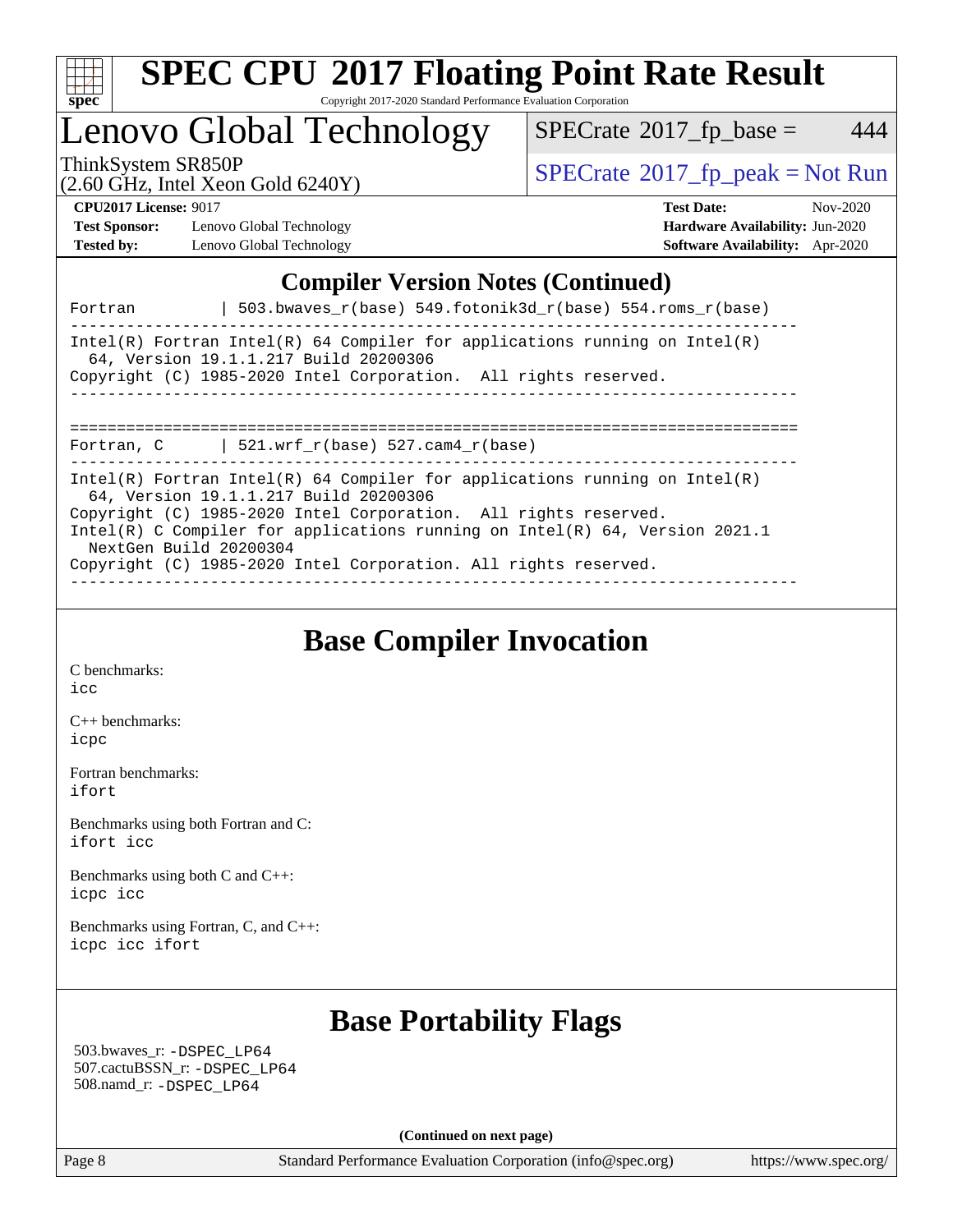

### Lenovo Global Technology

 $SPECTate$ <sup>®</sup>[2017\\_fp\\_base =](http://www.spec.org/auto/cpu2017/Docs/result-fields.html#SPECrate2017fpbase) 444

ThinkSystem SR850P<br>  $(2.60 \text{ GHz, Intel Yoon Gold } 6240 \text{V})$  [SPECrate](http://www.spec.org/auto/cpu2017/Docs/result-fields.html#SPECrate2017fppeak)®[2017\\_fp\\_peak = N](http://www.spec.org/auto/cpu2017/Docs/result-fields.html#SPECrate2017fppeak)ot Run

**[Test Sponsor:](http://www.spec.org/auto/cpu2017/Docs/result-fields.html#TestSponsor)** Lenovo Global Technology **[Hardware Availability:](http://www.spec.org/auto/cpu2017/Docs/result-fields.html#HardwareAvailability)** Jun-2020 **[Tested by:](http://www.spec.org/auto/cpu2017/Docs/result-fields.html#Testedby)** Lenovo Global Technology **[Software Availability:](http://www.spec.org/auto/cpu2017/Docs/result-fields.html#SoftwareAvailability)** Apr-2020

(2.60 GHz, Intel Xeon Gold 6240Y)

**[CPU2017 License:](http://www.spec.org/auto/cpu2017/Docs/result-fields.html#CPU2017License)** 9017 **[Test Date:](http://www.spec.org/auto/cpu2017/Docs/result-fields.html#TestDate)** Nov-2020

### **[Base Portability Flags \(Continued\)](http://www.spec.org/auto/cpu2017/Docs/result-fields.html#BasePortabilityFlags)**

 510.parest\_r: [-DSPEC\\_LP64](http://www.spec.org/cpu2017/results/res2020q4/cpu2017-20201109-24370.flags.html#suite_basePORTABILITY510_parest_r_DSPEC_LP64) 511.povray\_r: [-DSPEC\\_LP64](http://www.spec.org/cpu2017/results/res2020q4/cpu2017-20201109-24370.flags.html#suite_basePORTABILITY511_povray_r_DSPEC_LP64) 519.lbm\_r: [-DSPEC\\_LP64](http://www.spec.org/cpu2017/results/res2020q4/cpu2017-20201109-24370.flags.html#suite_basePORTABILITY519_lbm_r_DSPEC_LP64) 521.wrf\_r: [-DSPEC\\_LP64](http://www.spec.org/cpu2017/results/res2020q4/cpu2017-20201109-24370.flags.html#suite_basePORTABILITY521_wrf_r_DSPEC_LP64) [-DSPEC\\_CASE\\_FLAG](http://www.spec.org/cpu2017/results/res2020q4/cpu2017-20201109-24370.flags.html#b521.wrf_r_baseCPORTABILITY_DSPEC_CASE_FLAG) [-convert big\\_endian](http://www.spec.org/cpu2017/results/res2020q4/cpu2017-20201109-24370.flags.html#user_baseFPORTABILITY521_wrf_r_convert_big_endian_c3194028bc08c63ac5d04de18c48ce6d347e4e562e8892b8bdbdc0214820426deb8554edfa529a3fb25a586e65a3d812c835984020483e7e73212c4d31a38223) 526.blender\_r: [-DSPEC\\_LP64](http://www.spec.org/cpu2017/results/res2020q4/cpu2017-20201109-24370.flags.html#suite_basePORTABILITY526_blender_r_DSPEC_LP64) [-DSPEC\\_LINUX](http://www.spec.org/cpu2017/results/res2020q4/cpu2017-20201109-24370.flags.html#b526.blender_r_baseCPORTABILITY_DSPEC_LINUX) [-funsigned-char](http://www.spec.org/cpu2017/results/res2020q4/cpu2017-20201109-24370.flags.html#user_baseCPORTABILITY526_blender_r_force_uchar_40c60f00ab013830e2dd6774aeded3ff59883ba5a1fc5fc14077f794d777847726e2a5858cbc7672e36e1b067e7e5c1d9a74f7176df07886a243d7cc18edfe67) 527.cam4\_r: [-DSPEC\\_LP64](http://www.spec.org/cpu2017/results/res2020q4/cpu2017-20201109-24370.flags.html#suite_basePORTABILITY527_cam4_r_DSPEC_LP64) [-DSPEC\\_CASE\\_FLAG](http://www.spec.org/cpu2017/results/res2020q4/cpu2017-20201109-24370.flags.html#b527.cam4_r_baseCPORTABILITY_DSPEC_CASE_FLAG) 538.imagick\_r: [-DSPEC\\_LP64](http://www.spec.org/cpu2017/results/res2020q4/cpu2017-20201109-24370.flags.html#suite_basePORTABILITY538_imagick_r_DSPEC_LP64) 544.nab\_r: [-DSPEC\\_LP64](http://www.spec.org/cpu2017/results/res2020q4/cpu2017-20201109-24370.flags.html#suite_basePORTABILITY544_nab_r_DSPEC_LP64) 549.fotonik3d\_r: [-DSPEC\\_LP64](http://www.spec.org/cpu2017/results/res2020q4/cpu2017-20201109-24370.flags.html#suite_basePORTABILITY549_fotonik3d_r_DSPEC_LP64) 554.roms\_r: [-DSPEC\\_LP64](http://www.spec.org/cpu2017/results/res2020q4/cpu2017-20201109-24370.flags.html#suite_basePORTABILITY554_roms_r_DSPEC_LP64)

### **[Base Optimization Flags](http://www.spec.org/auto/cpu2017/Docs/result-fields.html#BaseOptimizationFlags)**

#### [C benchmarks](http://www.spec.org/auto/cpu2017/Docs/result-fields.html#Cbenchmarks):

```
-m64 -qnextgen -std=c11
-Wl,-plugin-opt=-x86-branches-within-32B-boundaries -Wl,-z,muldefs
-fuse-ld=gold -xCORE-AVX512 -Ofast -ffast-math -flto -mfpmath=sse
-funroll-loops -qopt-mem-layout-trans=4
-L/usr/local/jemalloc64-5.0.1/lib -ljemalloc
```
[C++ benchmarks:](http://www.spec.org/auto/cpu2017/Docs/result-fields.html#CXXbenchmarks)

[-m64](http://www.spec.org/cpu2017/results/res2020q4/cpu2017-20201109-24370.flags.html#user_CXXbase_m64-icc) [-qnextgen](http://www.spec.org/cpu2017/results/res2020q4/cpu2017-20201109-24370.flags.html#user_CXXbase_f-qnextgen) [-Wl,-plugin-opt=-x86-branches-within-32B-boundaries](http://www.spec.org/cpu2017/results/res2020q4/cpu2017-20201109-24370.flags.html#user_CXXbase_f-x86-branches-within-32B-boundaries_0098b4e4317ae60947b7b728078a624952a08ac37a3c797dfb4ffeb399e0c61a9dd0f2f44ce917e9361fb9076ccb15e7824594512dd315205382d84209e912f3) [-Wl,-z,muldefs](http://www.spec.org/cpu2017/results/res2020q4/cpu2017-20201109-24370.flags.html#user_CXXbase_link_force_multiple1_b4cbdb97b34bdee9ceefcfe54f4c8ea74255f0b02a4b23e853cdb0e18eb4525ac79b5a88067c842dd0ee6996c24547a27a4b99331201badda8798ef8a743f577) [-fuse-ld=gold](http://www.spec.org/cpu2017/results/res2020q4/cpu2017-20201109-24370.flags.html#user_CXXbase_f-fuse-ld_920b3586e2b8c6e0748b9c84fa9b744736ba725a32cab14ad8f3d4ad28eecb2f59d1144823d2e17006539a88734fe1fc08fc3035f7676166309105a78aaabc32) [-xCORE-AVX512](http://www.spec.org/cpu2017/results/res2020q4/cpu2017-20201109-24370.flags.html#user_CXXbase_f-xCORE-AVX512) [-Ofast](http://www.spec.org/cpu2017/results/res2020q4/cpu2017-20201109-24370.flags.html#user_CXXbase_f-Ofast) [-ffast-math](http://www.spec.org/cpu2017/results/res2020q4/cpu2017-20201109-24370.flags.html#user_CXXbase_f-ffast-math) [-flto](http://www.spec.org/cpu2017/results/res2020q4/cpu2017-20201109-24370.flags.html#user_CXXbase_f-flto) [-mfpmath=sse](http://www.spec.org/cpu2017/results/res2020q4/cpu2017-20201109-24370.flags.html#user_CXXbase_f-mfpmath_70eb8fac26bde974f8ab713bc9086c5621c0b8d2f6c86f38af0bd7062540daf19db5f3a066d8c6684be05d84c9b6322eb3b5be6619d967835195b93d6c02afa1) [-funroll-loops](http://www.spec.org/cpu2017/results/res2020q4/cpu2017-20201109-24370.flags.html#user_CXXbase_f-funroll-loops) [-qopt-mem-layout-trans=4](http://www.spec.org/cpu2017/results/res2020q4/cpu2017-20201109-24370.flags.html#user_CXXbase_f-qopt-mem-layout-trans_fa39e755916c150a61361b7846f310bcdf6f04e385ef281cadf3647acec3f0ae266d1a1d22d972a7087a248fd4e6ca390a3634700869573d231a252c784941a8) [-L/usr/local/jemalloc64-5.0.1/lib](http://www.spec.org/cpu2017/results/res2020q4/cpu2017-20201109-24370.flags.html#user_CXXbase_jemalloc_link_path64_1_cc289568b1a6c0fd3b62c91b824c27fcb5af5e8098e6ad028160d21144ef1b8aef3170d2acf0bee98a8da324cfe4f67d0a3d0c4cc4673d993d694dc2a0df248b) [-ljemalloc](http://www.spec.org/cpu2017/results/res2020q4/cpu2017-20201109-24370.flags.html#user_CXXbase_jemalloc_link_lib_d1249b907c500fa1c0672f44f562e3d0f79738ae9e3c4a9c376d49f265a04b9c99b167ecedbf6711b3085be911c67ff61f150a17b3472be731631ba4d0471706)

[Fortran benchmarks](http://www.spec.org/auto/cpu2017/Docs/result-fields.html#Fortranbenchmarks):

```
-m64 -Wl,-plugin-opt=-x86-branches-within-32B-boundaries -Wl,-z,muldefs
-fuse-ld=gold -xCORE-AVX512 -O3 -ipo -no-prec-div -qopt-prefetch
-ffinite-math-only -qopt-multiple-gather-scatter-by-shuffles
-qopt-mem-layout-trans=4 -nostandard-realloc-lhs -align array32byte
-auto -mbranches-within-32B-boundaries
-L/usr/local/jemalloc64-5.0.1/lib -ljemalloc
```
#### [Benchmarks using both Fortran and C](http://www.spec.org/auto/cpu2017/Docs/result-fields.html#BenchmarksusingbothFortranandC):

```
-m64 -qnextgen -std=c11
-Wl,-plugin-opt=-x86-branches-within-32B-boundaries -Wl,-z,muldefs
-fuse-ld=gold -xCORE-AVX512 -Ofast -ffast-math -flto -mfpmath=sse
-funroll-loops -qopt-mem-layout-trans=4 -O3 -ipo -no-prec-div
-qopt-prefetch -ffinite-math-only
-qopt-multiple-gather-scatter-by-shuffles -nostandard-realloc-lhs
-align array32byte -auto -mbranches-within-32B-boundaries
-L/usr/local/jemalloc64-5.0.1/lib -ljemalloc
```
**(Continued on next page)**

| Page 9 | Standard Performance Evaluation Corporation (info@spec.org) | https://www.spec.org/ |
|--------|-------------------------------------------------------------|-----------------------|
|--------|-------------------------------------------------------------|-----------------------|